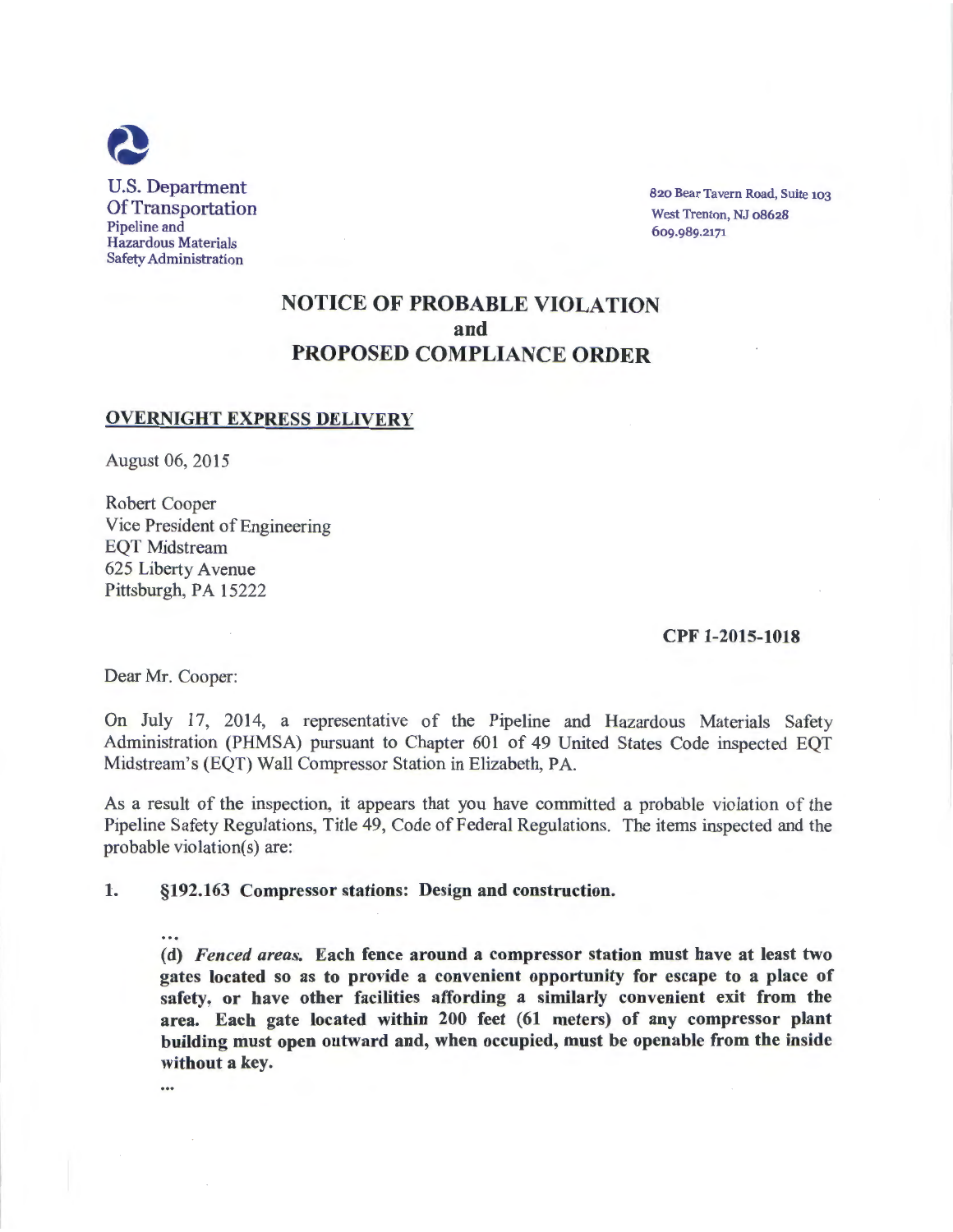EQT failed to provide at least two gates located so as to provide a convenient opportunity for escape to a place of safety.

During a field visit to Wall Compressor Station, inspection unit 83203, the PHMSA inspector observed the following:

- 1. The compressor station had:
	- a. One escape gate on the west side.
	- b. One escape gate on the south side.
	- c. One locked vehicle gate on the west side.
	- d. One locked vehicle gate on the east side.
- 2. The north side of the compressor station had no gates.

The south side escape gate opened out onto a narrow landing, approximately four feet wide. The pathway outside of the gate was heavily overgrown on all sides and was bordered by a steep decline into a creek. Thus, it did not provide a convenient opportunity for escape to a place of safety as required by  $\S 192.163(d)$ .

The PHMSA inspector discussed the south side escape gate with the Wall Compressor Station site manager and EQT compliance personnel prior to leaving the site. The site manager requested that PHMSA bring this matter up to the Operator at the end of the inspection in order to help provide justification for them to request funds to install an additional gate. The Wall Compressor Station escape gate was briefly discussed during the final exit interview attended by the PHMSA inspector and EQT compliance personnel.

## Proposed Compliance Order

Under 49 United States Code, § 60122, you are subject to a civil penalty not to exceed \$200,000 per violation per day the violation persists up to a maximum of \$2,000,000 for a related series of violations. For violations occurring prior to January 4, 2012, the maximum penalty may not exceed \$100,000 per violation per day, with a maximum penalty not to exceed \$1,000,000 for a related series of violations.

We have reviewed the circumstances and supporting documents involved in this case, and have decided not to propose a civil penalty assessment at this time.

With respect to item 1 pursuant to 49 United States Code § 60118, the Pipeline and Hazardous Materials Safety Administration proposes to issue a Compliance Order to EQT Midstream. Please refer to the *Proposed Compliance Order,* which is enclosed and made a part of this Notice.

- -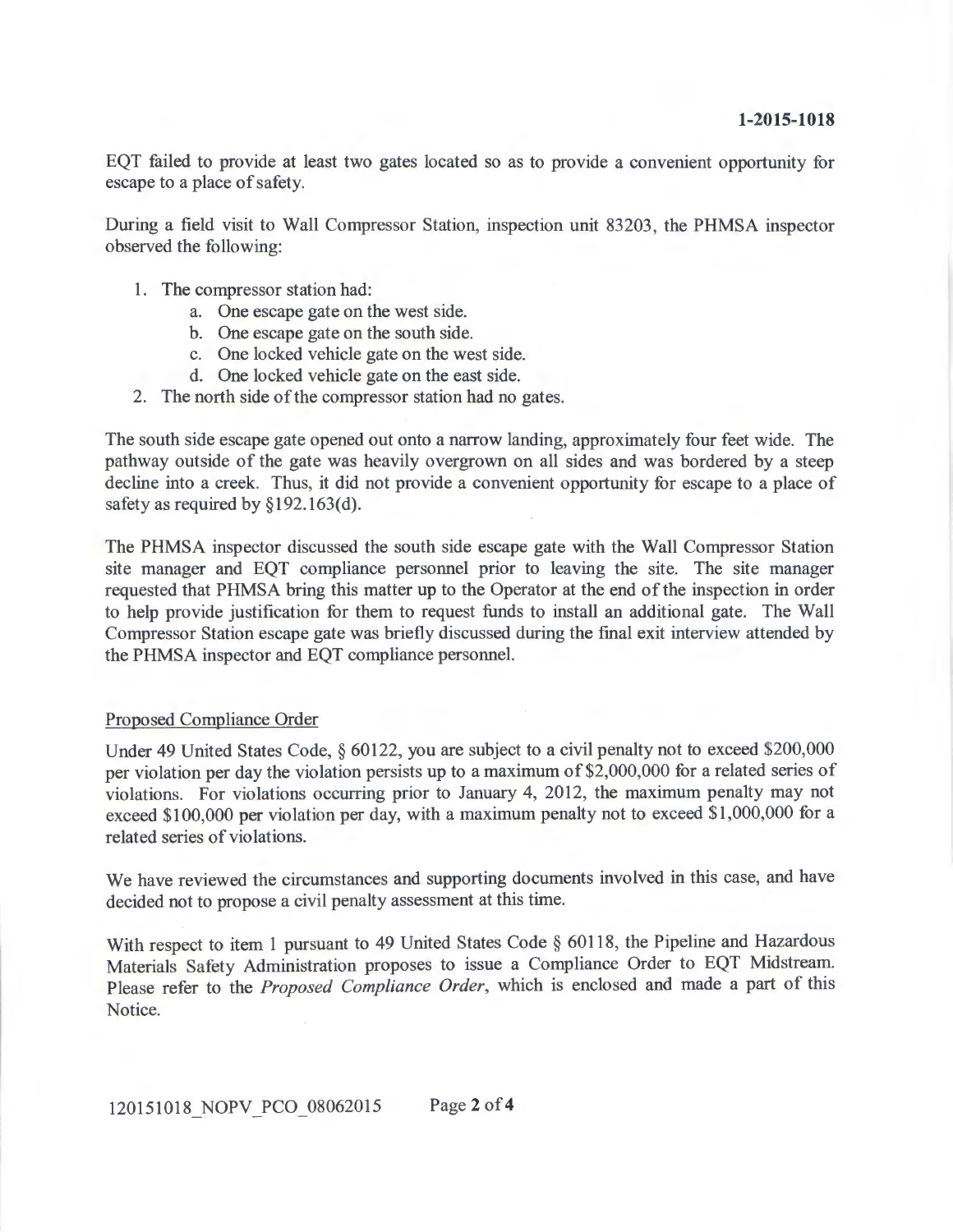#### **1-2015-1018**

#### Response to this Notice

Enclosed as part of this Notice is a document entitled *Response Options for Pipeline Operators in Compliance Proceedings.* Please refer to this document and note the response options. Be advised that all material you submit in response to this enforcement action is subject to being made publicly available. If you believe that any portion of your responsive material qualifies for confidential treatment under 5 U.S.C. 552(b), along with the complete original document you must provide a second copy of the document with the portions you believe qualify for confidential treatment redacted and an explanation of why you believe the redacted information qualifies for confidential treatment under 5 U.S.C. 552(b). If you do not respond within 30 days of receipt of this Notice, this constitutes a waiver of your right to contest the allegations in this Notice and authorizes the Associate Administrator for Pipeline Safety to find facts as alleged in this Notice without further notice to you and to issue a Final Order.

In your correspondence on this matter, please refer to **CPF 1-2015-1018,** and for each document you submit, please provide a copy in electronic format whenever possible.

Sincerely,

 $G_1 \rightarrow G_2$ 

Byron Coy, PE Director, Eastern Region Pipeline and Hazardous Materials Safety Administration

Enclosures: *Proposed Compliance Order Response Options for Pipeline Operators in Compliance Proceedings*